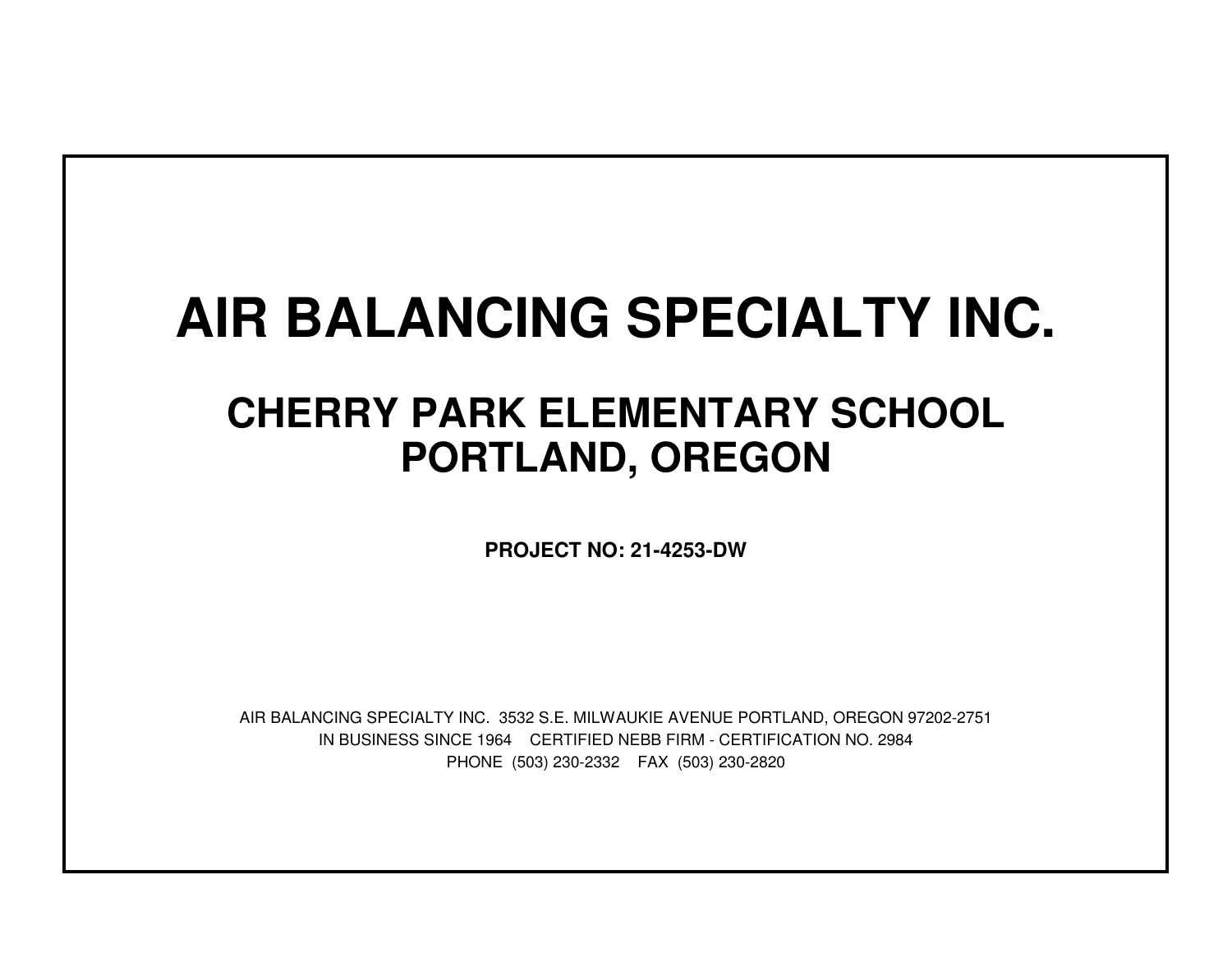| PROJECT NAME:                            | CHERRY PARK ELEMENTARY SCHOOL - PORTLAND, OREGON                                                                        |                           |          |                                                                                                                                                                                                                                                                                                                                                                                      |
|------------------------------------------|-------------------------------------------------------------------------------------------------------------------------|---------------------------|----------|--------------------------------------------------------------------------------------------------------------------------------------------------------------------------------------------------------------------------------------------------------------------------------------------------------------------------------------------------------------------------------------|
| OWNER:                                   | DAVID DOUGLAS SCHOOL DISTRICT                                                                                           | DATE STARTED:             | 04/05/21 | DATE FINISHED:<br>04/05/21                                                                                                                                                                                                                                                                                                                                                           |
| MECHANICAL ENGINEER:                     |                                                                                                                         | <b>WORK PERFORMED BY:</b> |          | DALE NEFFENDORF<br><b>WILLIAM NEFFENDORF</b>                                                                                                                                                                                                                                                                                                                                         |
| <b>GENERAL CONTRACTOR:</b>               |                                                                                                                         | <b>CERTIFIED BY:</b>      |          |                                                                                                                                                                                                                                                                                                                                                                                      |
| MECHANICAL CONTRACTOR:                   |                                                                                                                         | DATE:                     |          | $S_{PQ}$                                                                                                                                                                                                                                                                                                                                                                             |
| SHEET METAL CONTRACTOR:                  |                                                                                                                         |                           |          | Ч<br>4<br>DALE W. NEFFENDORF<br><b>CERTIFICATION</b>                                                                                                                                                                                                                                                                                                                                 |
| CONTROL CONTRACTOR:                      |                                                                                                                         |                           |          | 2984<br>Exp. 3/31/22<br>$x^2$<br>$\begin{picture}(180,10) \put(0,0){\line(1,0){10}} \put(10,0){\line(1,0){10}} \put(10,0){\line(1,0){10}} \put(10,0){\line(1,0){10}} \put(10,0){\line(1,0){10}} \put(10,0){\line(1,0){10}} \put(10,0){\line(1,0){10}} \put(10,0){\line(1,0){10}} \put(10,0){\line(1,0){10}} \put(10,0){\line(1,0){10}} \put(10,0){\line(1,0){10}} \put(10,0){\line($ |
| IN BUSINESS SINCE 1964                   | CERTIFIED NEBB No. 2984<br>3532 SE Milwaukie Avenue Portland, Oregon 97202-2751 Phone (503) 230-2332 Fax (503) 230-2820 |                           |          |                                                                                                                                                                                                                                                                                                                                                                                      |
| <b>CERTIFIED TEST AND BALANCE REPORT</b> |                                                                                                                         |                           |          | PROJECT NO.: 21-42253-DW                                                                                                                                                                                                                                                                                                                                                             |
|                                          |                                                                                                                         |                           |          |                                                                                                                                                                                                                                                                                                                                                                                      |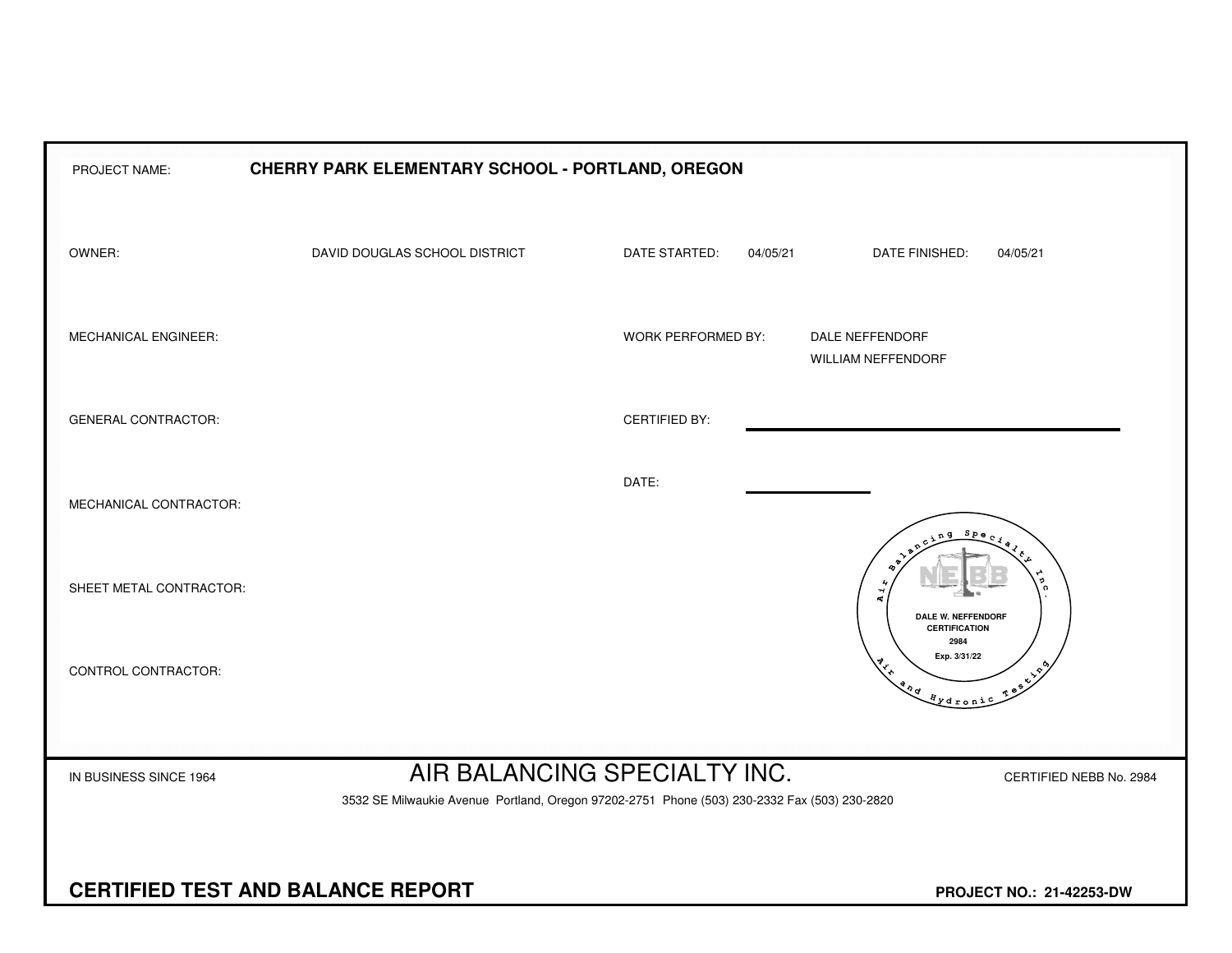| ADM860<br>8400<br>12", 18", 24", 36", 48" & 60"<br>AFP18<br>VLG84<br>A4/-4" | M98375<br>83072B | 0.0001 to 60.00" WC.<br>25 - 2500 CFM<br>50 - 30000 FPM<br>50 - 5000 FPM<br>50 - 2500 FPM | 1/12/2021                    |
|-----------------------------------------------------------------------------|------------------|-------------------------------------------------------------------------------------------|------------------------------|
|                                                                             |                  |                                                                                           |                              |
|                                                                             |                  |                                                                                           |                              |
|                                                                             |                  |                                                                                           |                              |
|                                                                             |                  |                                                                                           |                              |
|                                                                             |                  |                                                                                           |                              |
|                                                                             |                  |                                                                                           |                              |
|                                                                             |                  | 200 - 10000 FPM                                                                           | 1/14/2021                    |
| Fluke 335                                                                   | 99330394         | 0 - 750 Volts / 0 - 300 Amps                                                              | 1/8/2021                     |
| DT-207L                                                                     | D26B0033         | 6 - 30,000 RPM                                                                            | 1/12/2021                    |
|                                                                             |                  |                                                                                           |                              |
| <b>HDM-250</b>                                                              | W01025           | DP -10 to +300 PSI                                                                        | 1/12/2021                    |
|                                                                             |                  |                                                                                           |                              |
|                                                                             |                  |                                                                                           |                              |
|                                                                             |                  |                                                                                           |                              |
|                                                                             |                  |                                                                                           | AIR BALANCING SPECIALTY INC. |

3532 SE Milwaukie Avenue Portland, Oregon 97202-2751 Phone (503) 230-2332 Fax (503) 230-2820

## **EQUIPMENT USED IN BALANCING**

 **PROJECT: CHERRY PARK ELEMENTARY SCHOOL - PORTLAND, OREGON PROJECT NO.: 21-4253-DW**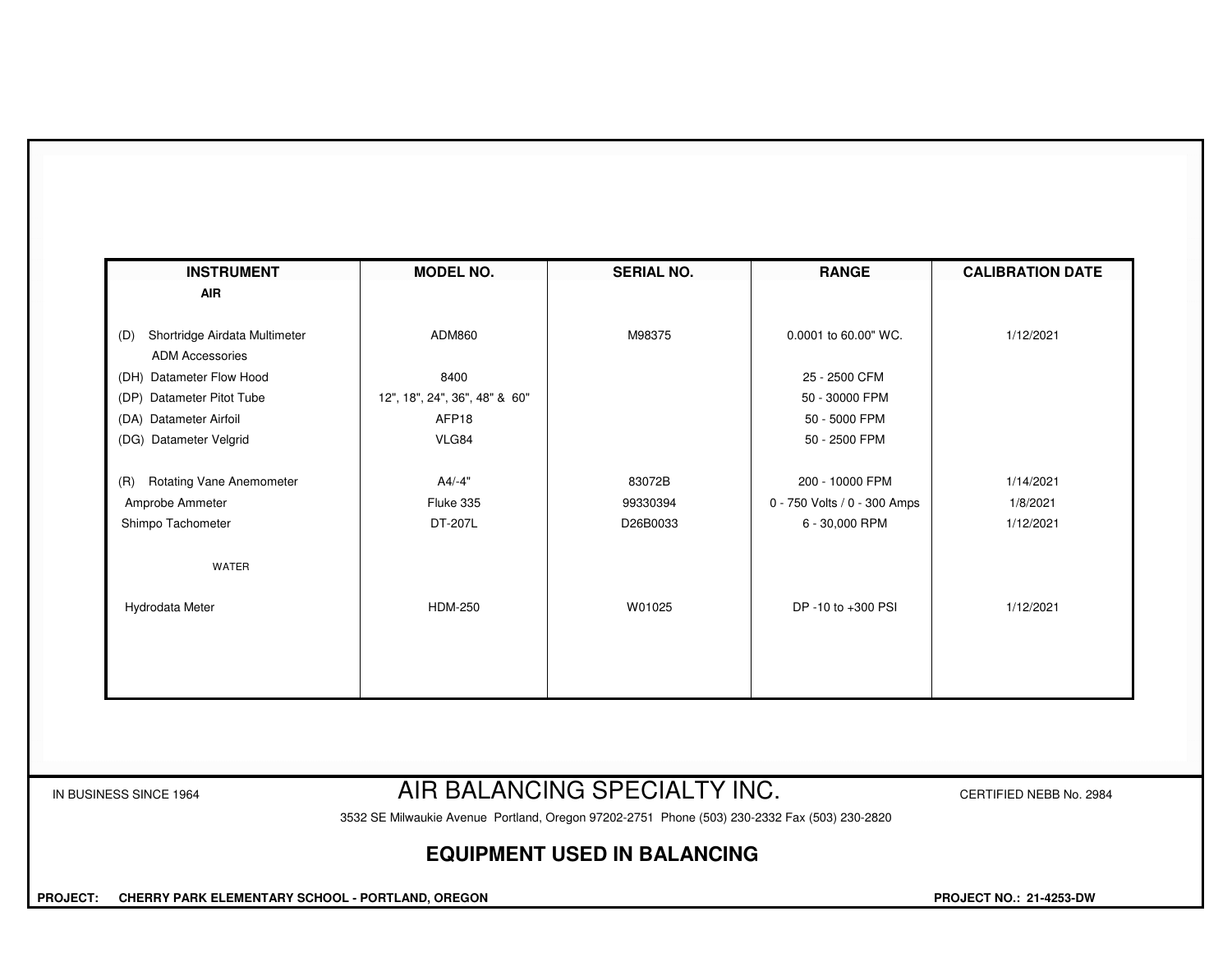## **PAGE ABBREVATION KEY**

AK - GRILLE AREA OR RESTRICTION VALUEVEL - VELOCITY CFM - CUBIC FEET PER MINUTEFPM - FEET PER MINUTEACH - AIR CHANGES PER HOUR

IN BUSINESS SINCE 1964 **AIR BALANCING SPECIALTY INC.** CERTIFIED NEBB No. 2984

 **3532 SE Milwaukie Avenue Portland, Oregon 97202-2751 Phone (503) 230-2332 Fax (503) 230-2820**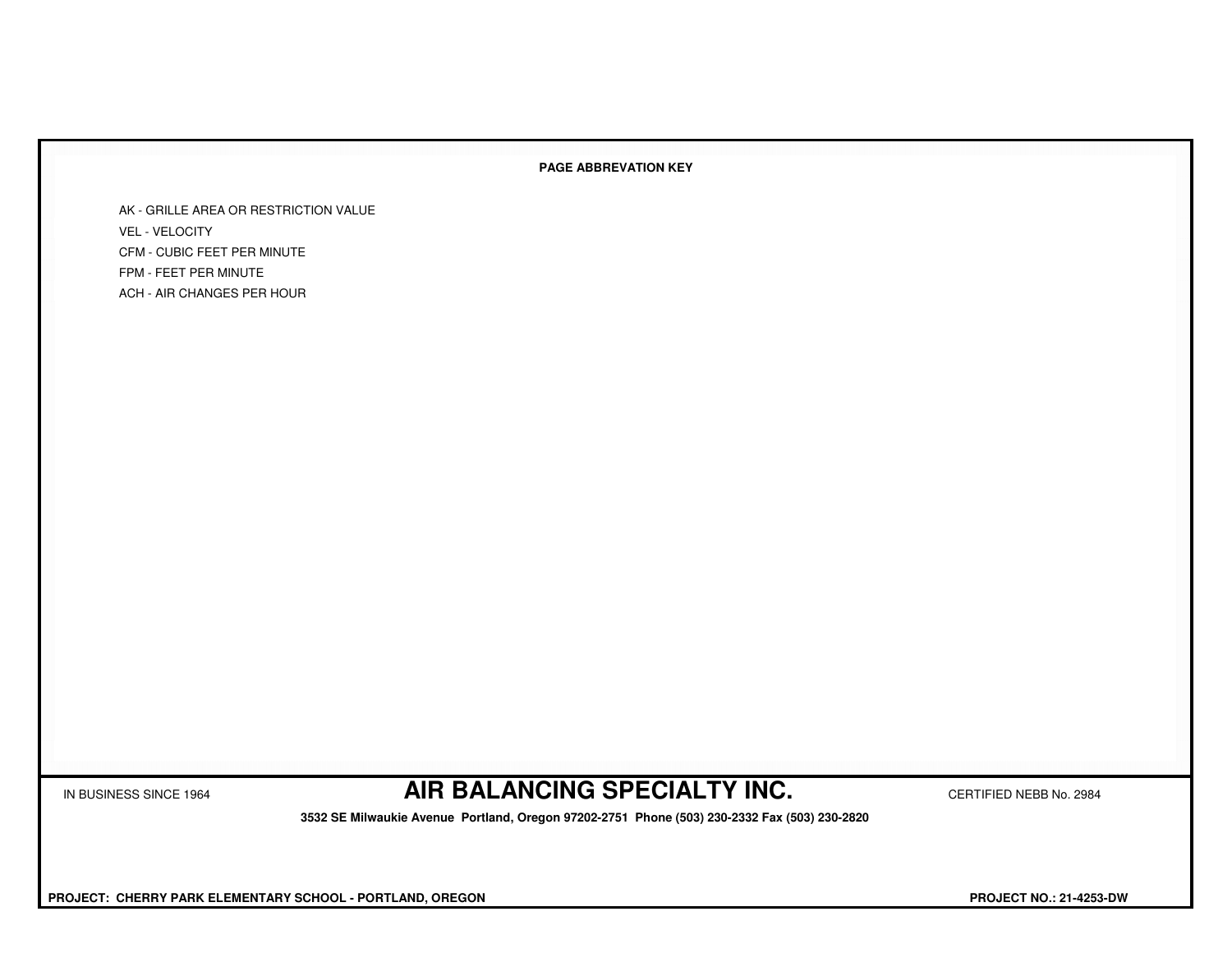| AREA SERVED |     |                                                                                                                               |                 |     | <b>OUTLET</b> |             |      | <b>DESIGN</b>          |            | <b>CUBIC</b> | TEST#1     |            |         |                 |                      |            | TEST#2           |                         |
|-------------|-----|-------------------------------------------------------------------------------------------------------------------------------|-----------------|-----|---------------|-------------|------|------------------------|------------|--------------|------------|------------|---------|-----------------|----------------------|------------|------------------|-------------------------|
| Ref         | Ins |                                                                                                                               | Rm.#            | No. | Size          | <b>Blow</b> | AK.  | Vel                    | <b>CFM</b> | <b>FEET</b>  | <b>FPM</b> | <b>CFM</b> | ACH     | <b>PRESSURE</b> | <b>FPM</b>           | <b>CFM</b> | <b>ACH</b>       | PRESSURE                |
|             |     |                                                                                                                               |                 |     |               |             |      |                        |            |              |            |            |         |                 |                      |            |                  |                         |
|             |     |                                                                                                                               |                 |     |               |             |      |                        |            |              |            |            |         |                 |                      |            |                  |                         |
|             |     | DH/R Classroom                                                                                                                | $\mathbf{1}$    |     |               | SWS         | 1.00 |                        |            | 8586         |            | 575        | 4.02    |                 |                      |            |                  |                         |
|             |     |                                                                                                                               |                 |     |               | <b>SW</b>   | 1.00 |                        |            | 8566         |            | 475        | 3.33    |                 |                      |            |                  |                         |
|             |     | DH/R Classroom                                                                                                                | $\overline{2}$  |     |               |             |      |                        |            |              |            |            |         |                 |                      |            |                  |                         |
|             |     | DH/R Classroom                                                                                                                | 3               |     |               | <b>SW</b>   | 1.00 |                        |            | 9256         |            | 1520       | 9.85    |                 |                      |            |                  |                         |
|             |     |                                                                                                                               |                 |     |               |             |      |                        |            |              |            |            |         |                 |                      |            |                  |                         |
|             |     | <b>DH/R</b> Classroom                                                                                                         | $\overline{4}$  |     |               | <b>SW</b>   | 1.00 |                        |            | 8452         |            | 1040       | 7.38    |                 |                      |            |                  |                         |
|             |     |                                                                                                                               |                 |     |               |             |      |                        |            |              |            |            |         |                 |                      |            |                  |                         |
|             |     | DH/R Classroom                                                                                                                | 5               |     |               | <b>SW</b>   | 1.00 |                        |            | 8475         |            | 430        | 3.04    |                 |                      |            |                  |                         |
|             |     |                                                                                                                               |                 |     |               |             |      |                        |            |              |            |            |         |                 |                      |            |                  |                         |
|             |     | DH/R Classroom                                                                                                                | 6               |     |               | <b>SW</b>   | 1.00 |                        |            | 9381         |            | 1605       | 10.27   |                 |                      |            |                  |                         |
|             |     |                                                                                                                               |                 |     |               |             |      |                        |            |              |            |            |         |                 |                      |            |                  |                         |
|             |     | DH/R Classroom                                                                                                                | $\overline{7}$  |     |               | SW          | 1.00 |                        |            | 8572         |            | 175        | 1.22    |                 |                      |            |                  |                         |
|             |     |                                                                                                                               |                 |     |               |             |      |                        |            |              |            |            |         |                 |                      |            |                  |                         |
|             |     | DH/R Classroom                                                                                                                | ೫               |     |               | SW          | 1.00 |                        |            | 9322         |            | 1280       | 8.24    |                 |                      |            |                  |                         |
|             |     | DH/R Classroom                                                                                                                | $\overline{9}$  |     |               | SW          | 1.00 |                        |            | 8511         |            | 1178       | 8.30    |                 |                      |            |                  |                         |
|             |     |                                                                                                                               |                 |     |               |             |      |                        |            |              |            |            |         |                 |                      |            |                  |                         |
|             |     | DH/R Classroom                                                                                                                | 10              |     |               | SW          | 1.00 |                        |            | 9275         |            | 825        | 5.34    |                 |                      |            |                  |                         |
|             |     |                                                                                                                               |                 |     |               |             |      |                        |            |              |            |            |         |                 |                      |            |                  |                         |
|             |     | DH/R Classroom                                                                                                                | 11              |     |               | SW          | 1.00 |                        |            | 8579         |            | 1135       | 7.94    |                 |                      |            |                  |                         |
|             |     |                                                                                                                               |                 |     |               |             |      |                        |            |              |            |            |         |                 |                      |            |                  |                         |
|             |     | DH/R Classroom                                                                                                                | $\overline{12}$ |     |               | <b>SW</b>   | 1.00 |                        |            | 8513         |            | 340        | 2.40    |                 |                      |            |                  |                         |
|             |     |                                                                                                                               |                 |     |               |             |      |                        |            |              |            |            |         |                 |                      |            |                  |                         |
|             |     | DH/R Classroom                                                                                                                | 13              |     |               | <b>SW</b>   | 1.00 |                        |            | 17028        |            | 950        | 3.35    |                 |                      |            |                  |                         |
|             |     |                                                                                                                               |                 |     |               |             |      |                        |            |              |            |            |         |                 |                      |            |                  |                         |
|             |     | DH/R Classroom                                                                                                                | 14              |     |               | <b>SW</b>   | 1.00 |                        |            | 8031         |            | 1080       | 8.07    |                 |                      |            |                  |                         |
|             |     |                                                                                                                               |                 |     |               |             |      |                        |            |              |            |            |         |                 |                      |            |                  |                         |
|             |     | DH/R Classroom                                                                                                                | 15              |     |               | SW          | 1.00 |                        |            | 7594         |            | (1)        | $-0.01$ |                 |                      |            |                  |                         |
|             |     |                                                                                                                               |                 |     |               |             |      |                        |            |              |            |            |         |                 |                      |            |                  |                         |
|             |     | DH/R Computer                                                                                                                 | 16              |     |               | SW          | 1.00 |                        |            | 8585         |            | 1075       | 7.51    |                 |                      |            |                  |                         |
|             |     |                                                                                                                               |                 |     |               | <b>SW</b>   |      |                        |            | 17682        |            |            |         |                 |                      |            |                  |                         |
|             |     | <b>DH/R</b> Library                                                                                                           | 17              |     |               |             | 1.00 |                        |            |              |            | 1045       | 3.55    |                 |                      |            |                  |                         |
|             |     | DH/R Library                                                                                                                  | 17A             |     |               | <b>SW</b>   | 1.00 |                        |            | 1248         |            | 80         | 3.85    |                 |                      |            |                  |                         |
|             |     |                                                                                                                               |                 |     |               |             |      |                        |            |              |            |            |         |                 |                      |            |                  |                         |
|             |     |                                                                                                                               |                 |     |               |             |      |                        |            |              |            |            |         |                 |                      |            |                  |                         |
|             |     |                                                                                                                               |                 |     |               |             |      |                        |            |              |            |            |         |                 |                      |            |                  |                         |
|             |     |                                                                                                                               |                 |     |               |             |      |                        |            |              |            |            |         |                 |                      |            |                  |                         |
|             |     | Ref. Note: (1) Fan not running.                                                                                               |                 |     |               |             |      |                        |            |              |            |            |         |                 |                      |            |                  |                         |
|             |     | AIR BALANCING SPECIALTY, INC. 3532 SE Milwaukie Avenue, Portland, Oregon 97202-2751 Phone: (503) 230-2332 Fax: (503) 230-2820 |                 |     |               |             |      |                        |            |              |            |            |         |                 |                      |            |                  |                         |
|             |     |                                                                                                                               |                 |     |               |             |      |                        |            |              |            |            |         |                 |                      |            |                  |                         |
|             |     | CONSTANT VOLUME - FPM                                                                                                         |                 |     |               |             |      | AIR BALANCE DATA SHEET |            |              |            |            |         |                 |                      |            |                  | PROJECT NO.: 21-4253-DW |
|             |     |                                                                                                                               |                 |     |               |             |      |                        |            |              |            |            |         |                 |                      |            |                  |                         |
|             |     | PROJECT: CHERRY PARK ELEMENTARY SCHOOL - PORTLAND, OREGON                                                                     |                 |     |               |             |      |                        |            |              |            |            |         |                 | DATE START: 04/05/21 |            | FINISH: 04/05/21 |                         |
|             |     |                                                                                                                               |                 |     |               |             |      |                        |            |              |            |            |         |                 |                      |            |                  |                         |
|             |     | SYSTEM: Classrooms 1 - 18                                                                                                     |                 |     |               |             |      | SECTION:               |            |              |            |            |         |                 | BY: DN / WN          |            |                  | PAGE: 1 OF 4            |
|             |     |                                                                                                                               |                 |     |               |             |      |                        |            |              |            |            |         |                 |                      |            |                  |                         |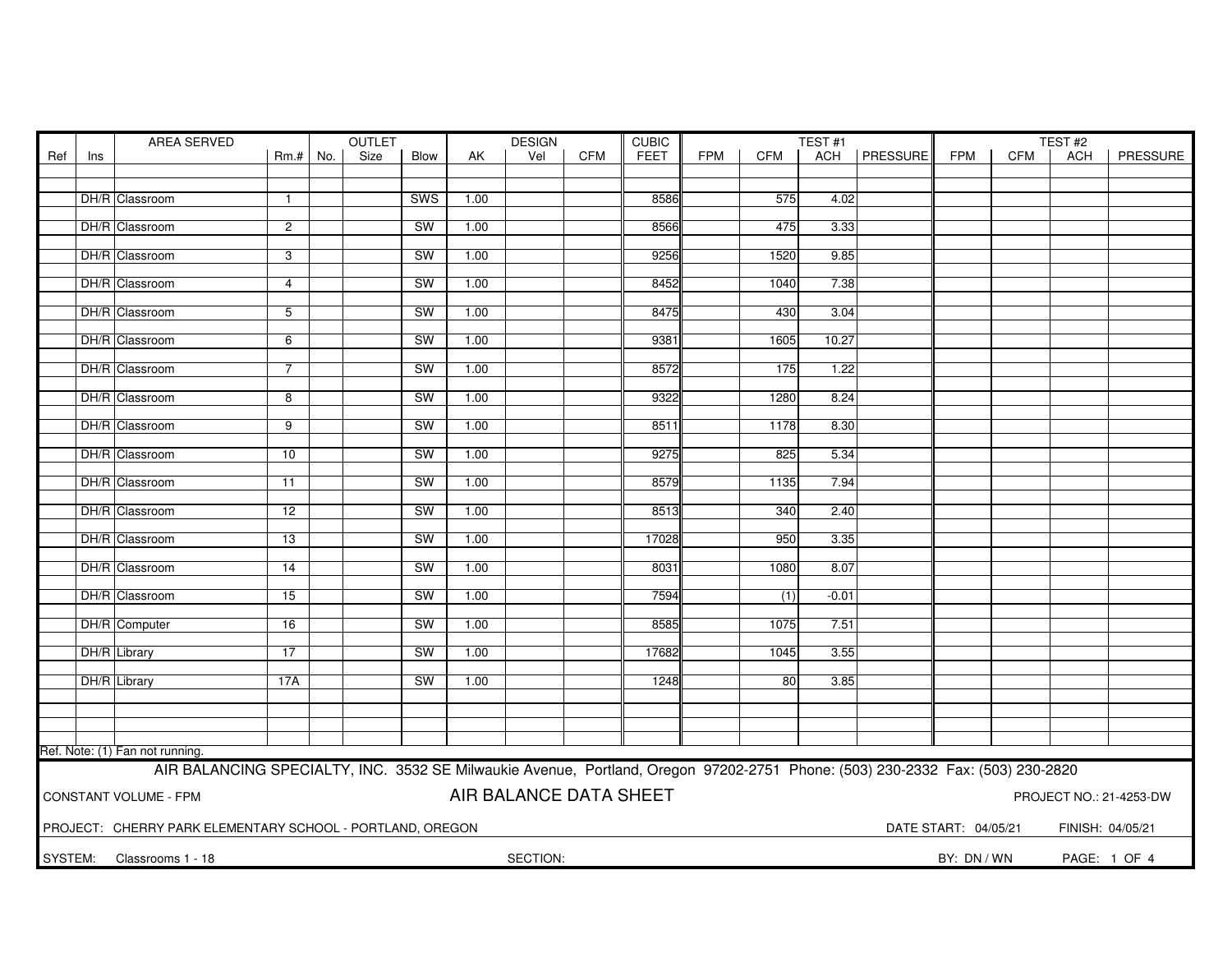| AREA SERVED<br>OUTLET |     |                                                                                                                               |                 |  |      |           |      | <b>DESIGN</b>          |            | <b>CUBIC</b> |            |            | TEST#1 |                | TEST#2               |            |                  |                         |
|-----------------------|-----|-------------------------------------------------------------------------------------------------------------------------------|-----------------|--|------|-----------|------|------------------------|------------|--------------|------------|------------|--------|----------------|----------------------|------------|------------------|-------------------------|
| Ref                   | Ins |                                                                                                                               | $Rm.+$ No.      |  | Size | Blow      | AK   | Vel                    | <b>CFM</b> | <b>FEET</b>  | <b>FPM</b> | <b>CFM</b> |        | ACH   PRESSURE | FPM                  | <b>CFM</b> | ACH              | PRESSURE                |
|                       |     |                                                                                                                               |                 |  |      |           |      |                        |            |              |            |            |        |                |                      |            |                  |                         |
|                       |     | DH/R Music                                                                                                                    | 19              |  |      | SW        | 1.00 |                        |            | 11711        |            | 893        | 4.58   |                |                      |            |                  |                         |
|                       |     |                                                                                                                               |                 |  |      |           |      |                        |            |              |            |            |        |                |                      |            |                  |                         |
|                       |     | DH/R Classroom                                                                                                                | $\overline{20}$ |  |      | <b>SW</b> | 1.00 |                        |            | 8432         |            | 870        | 6.19   |                |                      |            |                  |                         |
|                       |     |                                                                                                                               |                 |  |      |           |      |                        |            |              |            |            |        |                |                      |            |                  |                         |
|                       |     | DH/R Classroom                                                                                                                | 21              |  |      | <b>SW</b> | 1.00 |                        |            | 8410         |            | 900        | 6.42   |                |                      |            |                  |                         |
|                       |     |                                                                                                                               |                 |  |      |           |      |                        |            |              |            |            |        |                |                      |            |                  |                         |
|                       |     | DH/R Classroom                                                                                                                | 22              |  |      | <b>SW</b> | 1.00 |                        |            | 8467         |            | 995        | 7.05   |                |                      |            |                  |                         |
|                       |     |                                                                                                                               |                 |  |      |           |      |                        |            |              |            |            |        |                |                      |            |                  |                         |
|                       |     | DH/R Classroom                                                                                                                | 23              |  |      | SW        | 1.00 |                        |            | 8478         |            | 800        | 5.66   |                |                      |            |                  |                         |
|                       |     |                                                                                                                               |                 |  |      |           |      |                        |            |              |            |            |        |                |                      |            |                  |                         |
|                       |     | DH/R Classroom                                                                                                                | 24              |  |      | <b>SW</b> | 1.00 |                        |            | 9269         |            | 670        | 4.34   |                |                      |            |                  |                         |
|                       |     | DH/R Classroom                                                                                                                | 25              |  |      | CEIL      | 1.00 |                        |            | 8306         |            | 955        | 6.90   |                |                      |            |                  |                         |
|                       |     |                                                                                                                               |                 |  |      |           |      |                        |            |              |            |            |        |                |                      |            |                  |                         |
|                       |     | DH/R Classroom                                                                                                                | $\overline{26}$ |  |      | CEIL      | 1.00 |                        |            | 8232         |            | 875        | 6.38   |                |                      |            |                  |                         |
|                       |     |                                                                                                                               |                 |  |      |           |      |                        |            |              |            |            |        |                |                      |            |                  |                         |
|                       |     | DH/R Classroom                                                                                                                | $\overline{27}$ |  |      | CEIL      | 1.00 |                        |            | 8288         |            | 850        | 6.15   |                |                      |            |                  |                         |
|                       |     |                                                                                                                               |                 |  |      |           |      |                        |            |              |            |            |        |                |                      |            |                  |                         |
|                       |     | DH/R Classroom                                                                                                                | 28              |  |      | CEIL      | 1.00 |                        |            | 8393         |            | 770        | 5.50   |                |                      |            |                  |                         |
|                       |     |                                                                                                                               |                 |  |      |           |      |                        |            |              |            |            |        |                |                      |            |                  |                         |
|                       |     | DH/R Classroom                                                                                                                | 29              |  |      | CEIL      | 1.00 |                        |            | 8328         |            | 860        | 6.20   |                |                      |            |                  |                         |
|                       |     |                                                                                                                               |                 |  |      |           |      |                        |            |              |            |            |        |                |                      |            |                  |                         |
|                       |     |                                                                                                                               |                 |  |      |           |      |                        |            |              |            |            |        |                |                      |            |                  |                         |
|                       |     |                                                                                                                               |                 |  |      |           |      |                        |            |              |            |            |        |                |                      |            |                  |                         |
|                       |     |                                                                                                                               |                 |  |      |           |      |                        |            |              |            |            |        |                |                      |            |                  |                         |
|                       |     |                                                                                                                               |                 |  |      |           |      |                        |            |              |            |            |        |                |                      |            |                  |                         |
|                       |     |                                                                                                                               |                 |  |      |           |      |                        |            |              |            |            |        |                |                      |            |                  |                         |
|                       |     |                                                                                                                               |                 |  |      |           |      |                        |            |              |            |            |        |                |                      |            |                  |                         |
|                       |     |                                                                                                                               |                 |  |      |           |      |                        |            |              |            |            |        |                |                      |            |                  |                         |
|                       |     |                                                                                                                               |                 |  |      |           |      |                        |            |              |            |            |        |                |                      |            |                  |                         |
|                       |     |                                                                                                                               |                 |  |      |           |      |                        |            |              |            |            |        |                |                      |            |                  |                         |
|                       |     |                                                                                                                               |                 |  |      |           |      |                        |            |              |            |            |        |                |                      |            |                  |                         |
|                       |     |                                                                                                                               |                 |  |      |           |      |                        |            |              |            |            |        |                |                      |            |                  |                         |
|                       |     |                                                                                                                               |                 |  |      |           |      |                        |            |              |            |            |        |                |                      |            |                  |                         |
|                       |     |                                                                                                                               |                 |  |      |           |      |                        |            |              |            |            |        |                |                      |            |                  |                         |
|                       |     |                                                                                                                               |                 |  |      |           |      |                        |            |              |            |            |        |                |                      |            |                  |                         |
|                       |     |                                                                                                                               |                 |  |      |           |      |                        |            |              |            |            |        |                |                      |            |                  |                         |
|                       |     |                                                                                                                               |                 |  |      |           |      |                        |            |              |            |            |        |                |                      |            |                  |                         |
|                       |     |                                                                                                                               |                 |  |      |           |      |                        |            |              |            |            |        |                |                      |            |                  |                         |
|                       |     |                                                                                                                               |                 |  |      |           |      |                        |            |              |            |            |        |                |                      |            |                  |                         |
|                       |     |                                                                                                                               |                 |  |      |           |      |                        |            |              |            |            |        |                |                      |            |                  |                         |
|                       |     | AIR BALANCING SPECIALTY, INC. 3532 SE Milwaukie Avenue, Portland, Oregon 97202-2751 Phone: (503) 230-2332 Fax: (503) 230-2820 |                 |  |      |           |      |                        |            |              |            |            |        |                |                      |            |                  |                         |
|                       |     | <b>CONSTANT VOLUME - FPM</b>                                                                                                  |                 |  |      |           |      | AIR BALANCE DATA SHEET |            |              |            |            |        |                |                      |            |                  |                         |
|                       |     |                                                                                                                               |                 |  |      |           |      |                        |            |              |            |            |        |                |                      |            |                  | PROJECT NO.: 21-4253-DW |
|                       |     |                                                                                                                               |                 |  |      |           |      |                        |            |              |            |            |        |                |                      |            |                  |                         |
|                       |     | PROJECT: CHERRY PARK ELEMENTARY SCHOOL - PORTLAND, OREGON                                                                     |                 |  |      |           |      |                        |            |              |            |            |        |                | DATE START: 04/05/21 |            | FINISH: 04/05/21 |                         |
|                       |     |                                                                                                                               |                 |  |      |           |      |                        |            |              |            |            |        |                |                      |            |                  |                         |
|                       |     | SYSTEM: Music & Classrooms                                                                                                    |                 |  |      |           |      |                        | SECTION:   |              |            |            |        |                | BY: DN / WN          |            |                  | PAGE: 2 OF 4            |
|                       |     |                                                                                                                               |                 |  |      |           |      |                        |            |              |            |            |        |                |                      |            |                  |                         |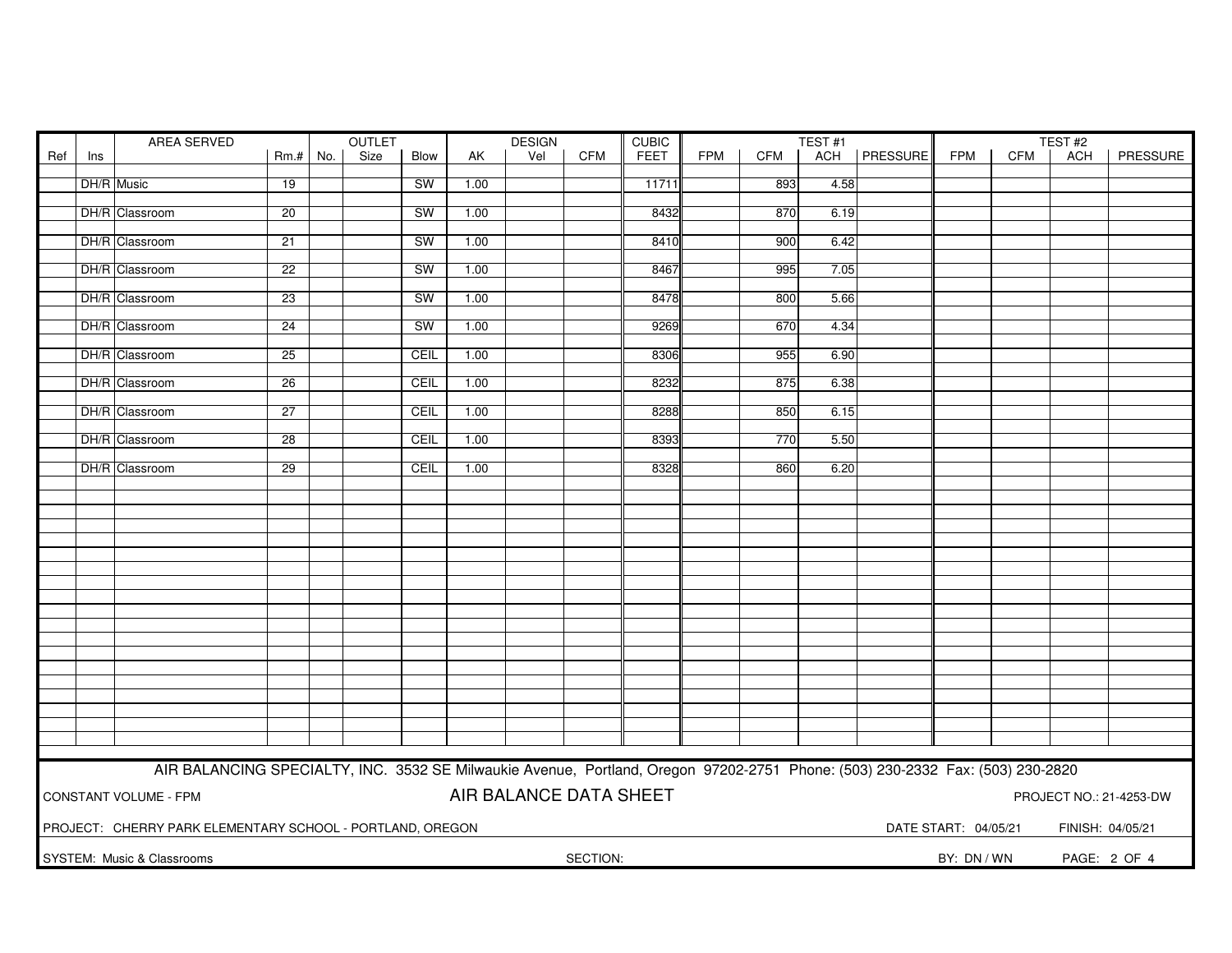|     |     | AREA SERVED<br>OUTLET                                                                                                         |                 |  |      |      |      | <b>DESIGN</b>          |          | <b>CUBIC</b> | TEST#1     |                |      |                 | TEST#2               |     |                  |                         |
|-----|-----|-------------------------------------------------------------------------------------------------------------------------------|-----------------|--|------|------|------|------------------------|----------|--------------|------------|----------------|------|-----------------|----------------------|-----|------------------|-------------------------|
| Ref | Ins |                                                                                                                               | $Rm.+$ No.      |  | Size | Blow | AK   | Vel                    | CFM      | <b>FEET</b>  | <b>FPM</b> | CFM            | ACH  | <b>PRESSURE</b> | <b>FPM</b>           | CFM | ACH              | PRESSURE                |
|     |     |                                                                                                                               |                 |  |      |      |      |                        |          |              |            |                |      |                 |                      |     |                  |                         |
|     |     | DH Office                                                                                                                     | 85              |  |      |      | 1.00 |                        |          | 492          |            | $\overline{0}$ | 0.00 |                 |                      |     |                  |                         |
|     |     |                                                                                                                               |                 |  |      |      |      |                        |          |              |            |                |      |                 |                      |     |                  |                         |
|     |     | DH Gym                                                                                                                        | 80B             |  |      |      | 1.00 |                        |          | 99068        |            | (1)            | 0.00 |                 |                      |     |                  |                         |
|     |     | DH Cafeteria                                                                                                                  | 70A             |  |      |      | 1.00 |                        |          | 54790        |            | (1)            | 0.00 |                 |                      |     |                  |                         |
|     |     |                                                                                                                               |                 |  |      |      |      |                        |          |              |            |                |      |                 |                      |     |                  |                         |
|     |     | DH Facility Room                                                                                                              | 50              |  | 12x9 |      | 1.00 |                        |          | 3395         |            | 65             | 1.15 |                 |                      |     |                  |                         |
|     |     |                                                                                                                               |                 |  |      |      |      |                        |          |              |            |                |      |                 |                      |     |                  |                         |
|     |     | DG Counselor                                                                                                                  | 48              |  | 12x9 |      | 1.00 |                        |          | 2790         |            | $\mathbf 0$    | 0.00 |                 |                      |     |                  |                         |
|     |     |                                                                                                                               |                 |  |      |      |      |                        |          |              |            |                |      |                 |                      |     |                  |                         |
|     |     | DH Workroom                                                                                                                   | 41              |  |      |      | 1.00 |                        |          | 1995         |            | 265            | 7.97 |                 |                      |     |                  |                         |
|     |     |                                                                                                                               |                 |  |      |      |      |                        |          |              |            |                |      |                 |                      |     |                  |                         |
|     |     | DH Meeting Room                                                                                                               | 44              |  |      |      | 1.00 |                        |          | 1836         |            | 235            | 7.68 |                 |                      |     |                  |                         |
|     |     |                                                                                                                               |                 |  |      |      |      |                        |          |              |            | 225            |      |                 |                      |     |                  |                         |
|     |     | DH Meeting Room                                                                                                               | 45              |  |      |      | 1.00 |                        |          | 1668         |            |                | 8.09 |                 |                      |     |                  |                         |
|     |     | DH Commons                                                                                                                    | 46              |  |      |      | 1.00 |                        |          | 13670        |            | 900            | 3.95 |                 |                      |     |                  |                         |
|     |     |                                                                                                                               |                 |  |      |      |      |                        |          |              |            |                |      |                 |                      |     |                  |                         |
|     |     | DH Office                                                                                                                     | 31              |  |      |      | 1.00 |                        |          | 11097        |            | 165            | 0.89 |                 |                      |     |                  |                         |
|     |     |                                                                                                                               |                 |  |      |      |      |                        |          |              |            |                |      |                 |                      |     |                  |                         |
|     |     | DH Workroom                                                                                                                   | $\overline{36}$ |  |      |      | 1.00 |                        |          | 3034         |            | 75             | 1.48 |                 |                      |     |                  |                         |
|     |     |                                                                                                                               |                 |  |      |      |      |                        |          |              |            |                |      |                 |                      |     |                  |                         |
|     |     | DH Office                                                                                                                     | 35              |  |      |      | 1.00 |                        |          | 1681         |            | 95             | 3.39 |                 |                      |     |                  |                         |
|     |     |                                                                                                                               |                 |  |      |      |      |                        |          |              |            |                |      |                 |                      |     |                  |                         |
|     |     | DH Office                                                                                                                     | 34              |  |      |      | 1.00 |                        |          | 2446         |            | 95             | 2.33 |                 |                      |     |                  |                         |
|     |     | DH Office                                                                                                                     | 33              |  |      |      | 1.00 |                        |          | 1968         |            | 95             | 2.90 |                 |                      |     |                  |                         |
|     |     |                                                                                                                               |                 |  |      |      |      |                        |          |              |            |                |      |                 |                      |     |                  |                         |
|     |     | DH Health Supply                                                                                                              | 32A             |  |      |      | 1.00 |                        |          | 1178         |            | 190            | 9.68 |                 |                      |     |                  |                         |
|     |     | DH Health Exhaust                                                                                                             | 32A             |  |      |      | 1.00 |                        |          | 1178         |            | 55             | 2.80 |                 |                      |     |                  |                         |
|     |     |                                                                                                                               |                 |  |      |      |      |                        |          |              |            |                |      |                 |                      |     |                  |                         |
|     |     |                                                                                                                               |                 |  |      |      |      |                        |          |              |            |                |      |                 |                      |     |                  |                         |
|     |     |                                                                                                                               |                 |  |      |      |      |                        |          |              |            |                |      |                 |                      |     |                  |                         |
|     |     |                                                                                                                               |                 |  |      |      |      |                        |          |              |            |                |      |                 |                      |     |                  |                         |
|     |     |                                                                                                                               |                 |  |      |      |      |                        |          |              |            |                |      |                 |                      |     |                  |                         |
|     |     |                                                                                                                               |                 |  |      |      |      |                        |          |              |            |                |      |                 |                      |     |                  |                         |
|     |     |                                                                                                                               |                 |  |      |      |      |                        |          |              |            |                |      |                 |                      |     |                  |                         |
|     |     |                                                                                                                               |                 |  |      |      |      |                        |          |              |            |                |      |                 |                      |     |                  |                         |
|     |     |                                                                                                                               |                 |  |      |      |      |                        |          |              |            |                |      |                 |                      |     |                  |                         |
|     |     | Ref. Note: (1) Fan not running.                                                                                               |                 |  |      |      |      |                        |          |              |            |                |      |                 |                      |     |                  |                         |
|     |     | AIR BALANCING SPECIALTY, INC. 3532 SE Milwaukie Avenue, Portland, Oregon 97202-2751 Phone: (503) 230-2332 Fax: (503) 230-2820 |                 |  |      |      |      |                        |          |              |            |                |      |                 |                      |     |                  |                         |
|     |     |                                                                                                                               |                 |  |      |      |      |                        |          |              |            |                |      |                 |                      |     |                  |                         |
|     |     | <b>CONSTANT VOLUME - FPM</b>                                                                                                  |                 |  |      |      |      | AIR BALANCE DATA SHEET |          |              |            |                |      |                 |                      |     |                  | PROJECT NO.: 21-4253-DW |
|     |     |                                                                                                                               |                 |  |      |      |      |                        |          |              |            |                |      |                 |                      |     |                  |                         |
|     |     | PROJECT: CHERRY PARK ELEMENTARY SCHOOL - PORTLAND, OREGON                                                                     |                 |  |      |      |      |                        |          |              |            |                |      |                 | DATE START: 04/05/21 |     | FINISH: 04/05/21 |                         |
|     |     |                                                                                                                               |                 |  |      |      |      |                        |          |              |            |                |      |                 |                      |     |                  |                         |
|     |     | SYSTEM: Offices, Gym, Cafeteria, Meeting Room, Commons, Facility Room. Health                                                 |                 |  |      |      |      |                        | SECTION: |              |            |                |      |                 | BY: DN / WN          |     | PAGE: 3 OF 4     |                         |
|     |     |                                                                                                                               |                 |  |      |      |      |                        |          |              |            |                |      |                 |                      |     |                  |                         |